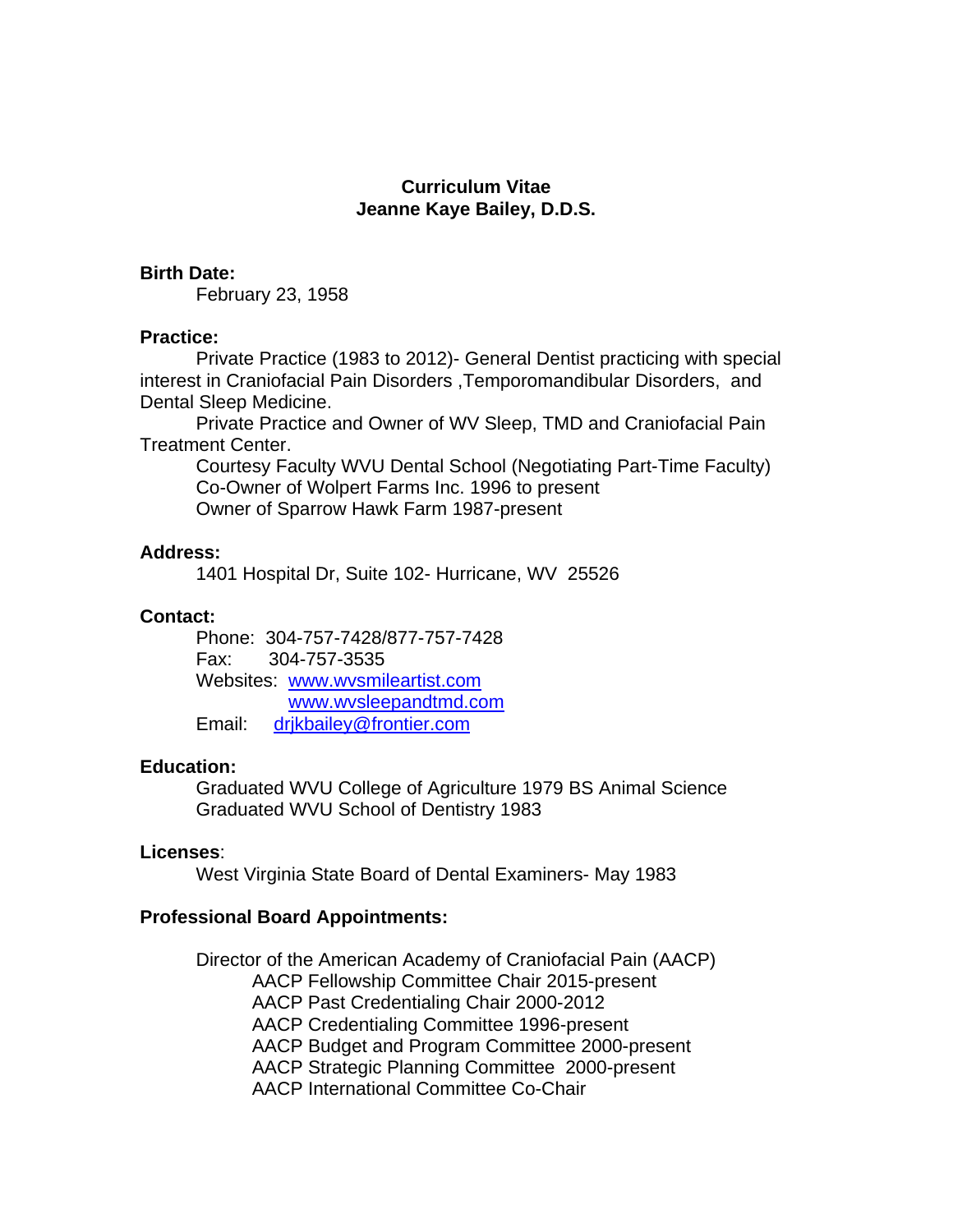Director of the American Board of Craniofacial Pain (ABCP) ABCP President ABCP Exam Committee Co-Chair ABCP-Developed Current Website [www.abcp-us.org](http://www.abcp-us.org/) Psychometric Coordinator for the creation and maintenance of the ABCP Diplomate and American Board of Craniofacial Dental Sleep Medicine Examination

Director and Founder of the American Board of Craniofacial Dental Sleep Medicine

ABCDSM Treasurer ABCDSM Co-Exam Committee Chair

# **TMD/PAIN Associations:**

Distinguished Fellow of American Academy of Craniofacial Pain 1996 [First Female]

Master of Excellence of American Academy of Craniofacial Pain 2005 Diplomate of American Academy of Craniofacial Pain 2005 [Second Female]

Diplomate of American Academy of Pain Management 2005

## **Sleep Disorder Associations:**

Diplomate of American Academy of Dental Sleep Medicine 2013 Diplomate of American Board of Craniofacial Dental Sleep Medicine 2013

National Sleep Foundation 2013

#### **Certifications:**

Certified in Head & Neck Imaging by the American Academy of Head, Neck, and Facial Pain at Baylor College of Dentistry Center for Professional Development

Certified in Motor Vehicle Accident Injuries by the American Academy of Craniofacial Pain

Graduate of Las Vegas Institute of Advanced Dental Studies Core !-V